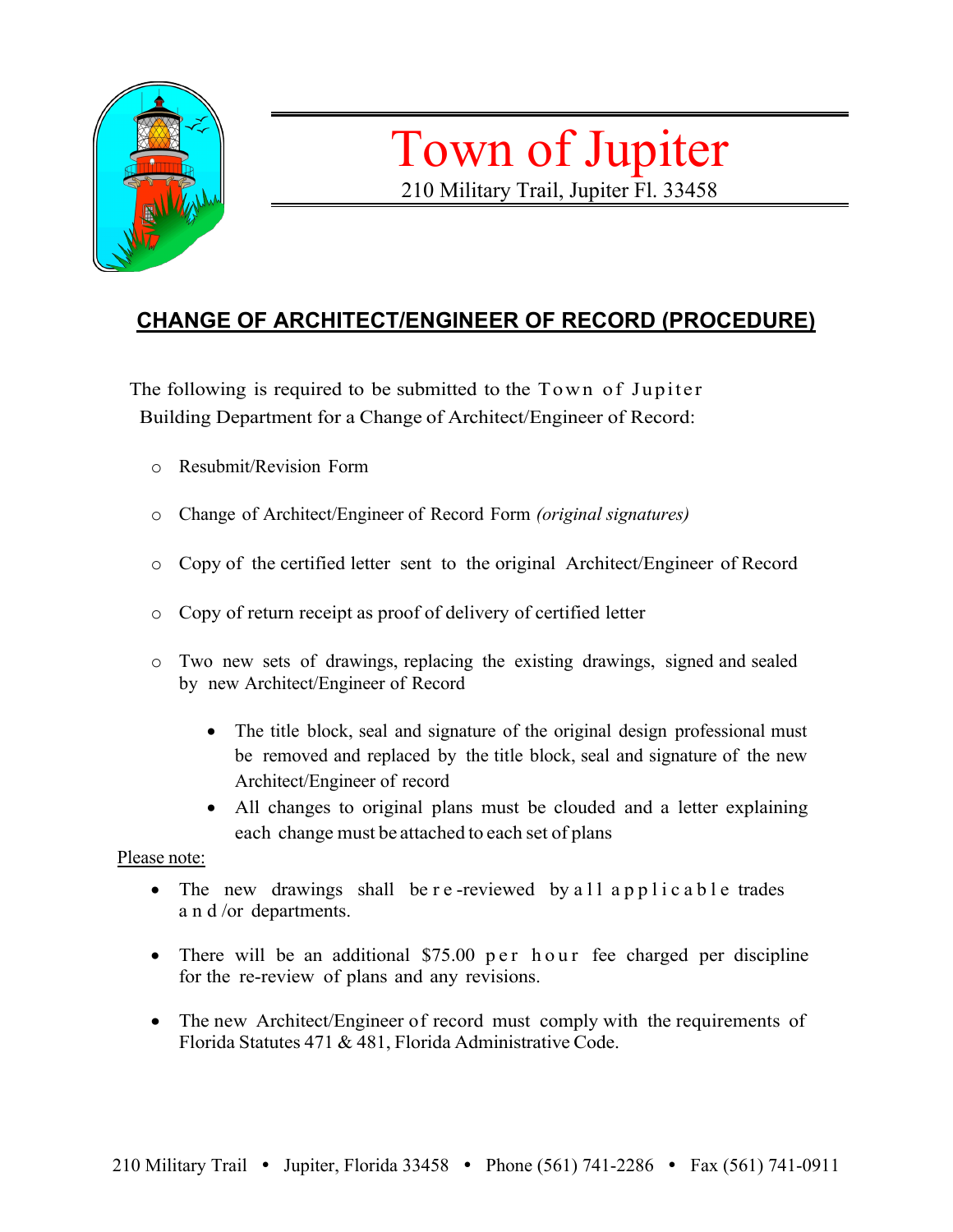

## Town of Jupiter 210 Military Trail, Jupiter Fl. 33458

**CHANGE OF ARCHITECT/ENGINEER OF RECORD HOLD HARMLESS AGREEMENT**

| PERMIT No:                                      |                                                          |
|-------------------------------------------------|----------------------------------------------------------|
| DATE:                                           |                                                          |
| Job Address:                                    |                                                          |
| Owner's Name:                                   |                                                          |
| Owner's Address:                                |                                                          |
| Owner's Phone No:                               |                                                          |
| City & Zip Code:                                |                                                          |
| Name:<br>Address:<br>Phone:<br>City & Zip Code: | <b>CURRENT ARCHITECT/ENGINEER OF RECORD INFORMATION:</b> |
|                                                 | NEW ARCHITECT/ENGINEER OF RECORD INFORMATION:            |
| Name:<br>Address:                               |                                                          |
| License:                                        |                                                          |
| Phone:                                          |                                                          |
| City & Zip Code:                                |                                                          |

Partial inspections performed by Architect/Engineer of record:

Yes, Date No

I agree to hold the Town of Jupiter, its agents and authorized personnel, harmless and relieve them from any responsibility or liability for any legal action or damage, cost or expense, including but not limited to attorney's fees resulting from substituting the design professional. I furthermore assume responsibility for corrections, if required, of work performed under the permit for which I am requesting substitution of the design professional. In the event there has been a change of ownership of the property, the new owner assumes the responsibility for notifying the previous owner of his and/or her intent to substitute the design professional. I am also certifying that I understand and fully comply with the requirements of F.S.471 CH. 61G15 and/or F.S.481 CH. 61G1.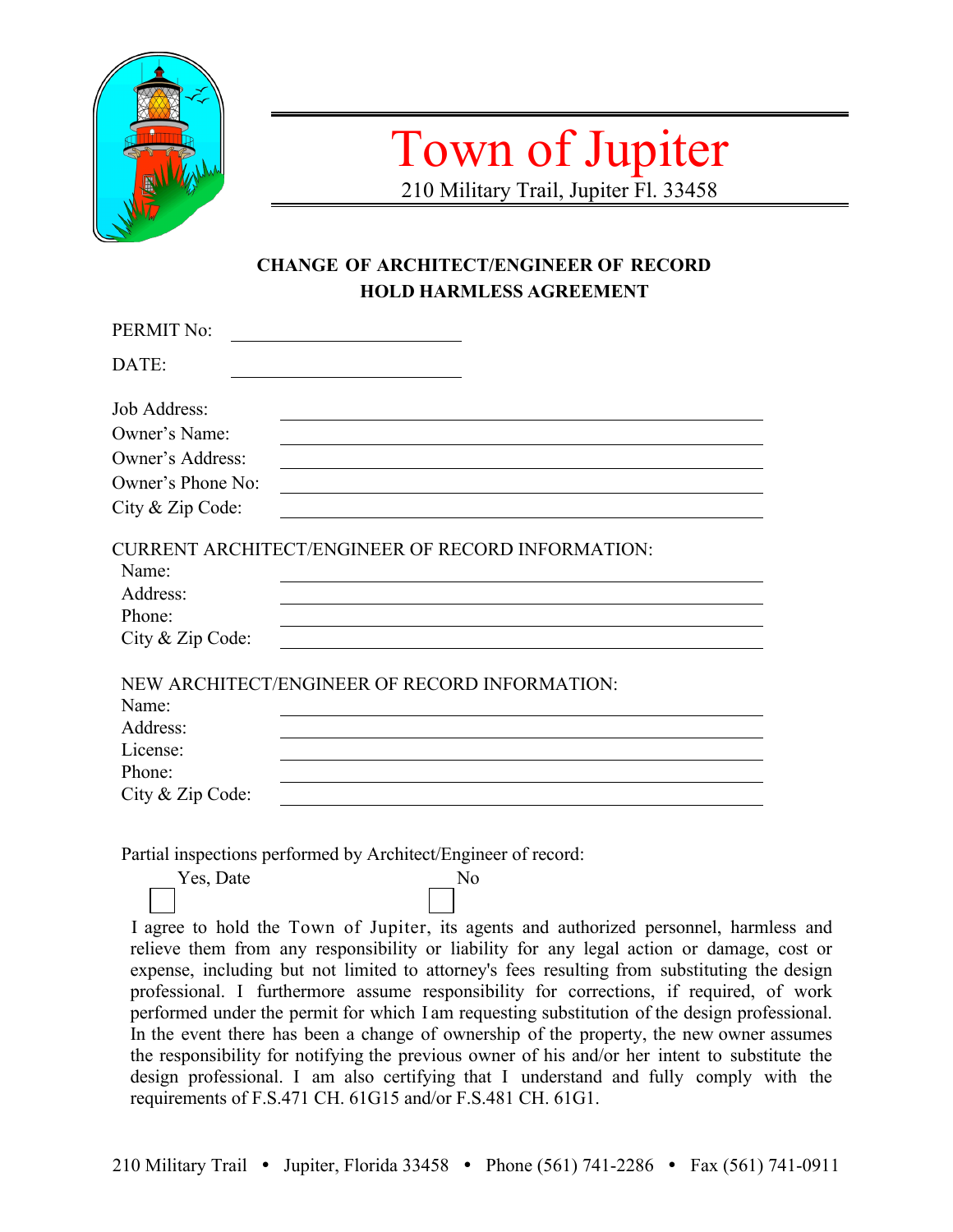

# Town of Jupiter 210 Military Trail, Jupiter Fl. 33458

#### **CHANGE OF ARCHITECT/ENGINEER OF RECORD HOLD HARMLESS AGREEMENT**

| Signatures of:                              |                                             |
|---------------------------------------------|---------------------------------------------|
| New Architect/Engineer of Record            | Owner                                       |
|                                             |                                             |
| NOTARY PUBLIC                               |                                             |
| Sworn to and subscribed before me this      | Sworn to and subscribed before me this      |
|                                             |                                             |
| Personally known or Produced Identification | Personally known or Produced Identification |
| Type of Identification                      | Type of Identification                      |
|                                             |                                             |
|                                             |                                             |
| Signature of Notary Public                  | Signature of Notary Public                  |
|                                             | Date                                        |
| (Seal)                                      | (Seal)                                      |
|                                             |                                             |